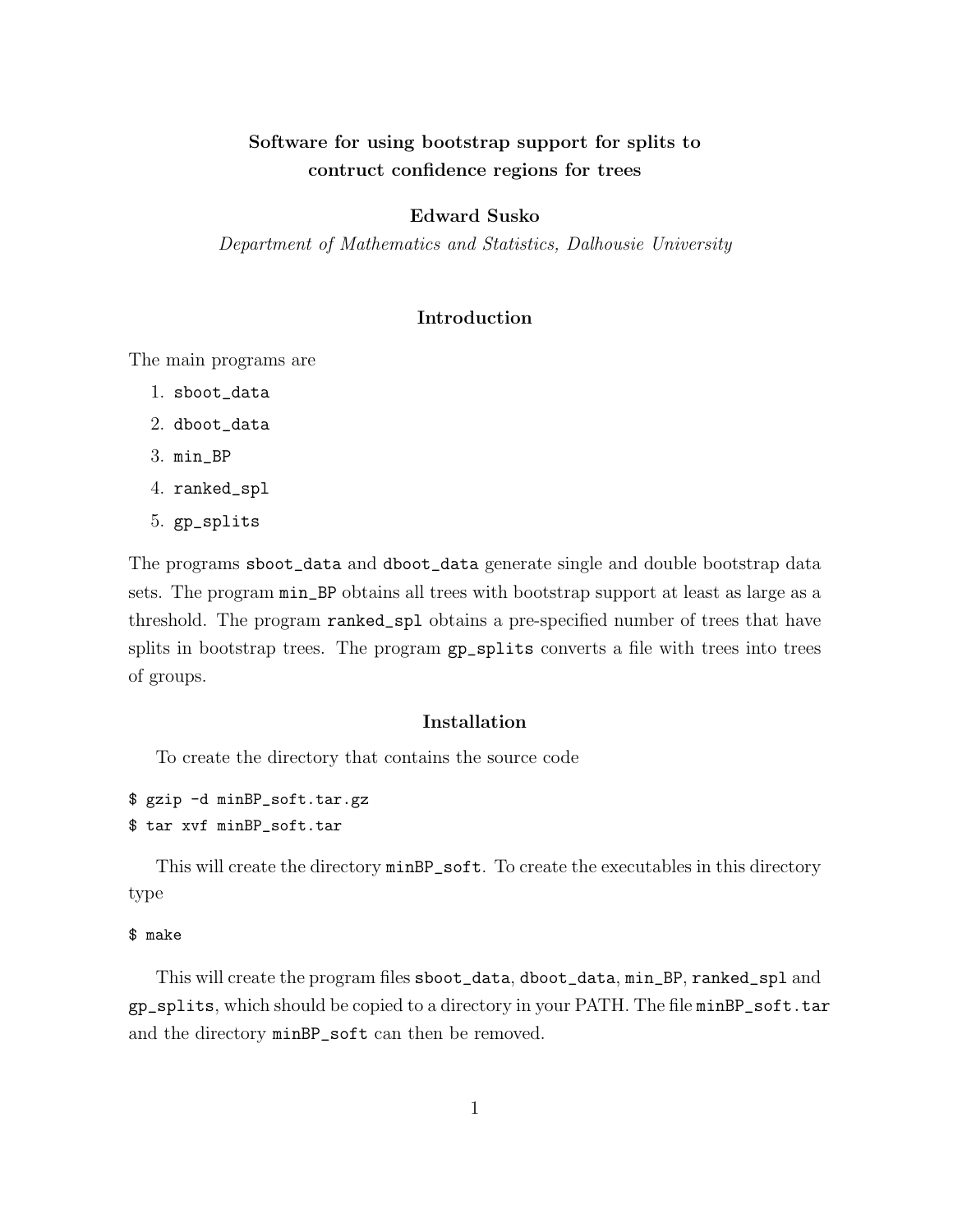## Generating bootstrap files

## Single bootstrap

The program sboot\_data outputs the original data set and then B additional bootstrapped data sets to the screen. It can be called at the command line with

#### \$ sboot\_data seed B < infile

where infile is a standard PHYLIP format infile. An integer seed is used to set the seed for the uniform random number generator.

#### Double bootstrap

The program dboot\_data outputs the original data set, B bootstrapped data sets and an additional B\*B bootstrapped data sets coming from each of the B bootstrapped data sets. It can be called at the command line with

#### \$ dboot\_data seed B < datafile

where infile is a standard PHYLIP format infile and the integer seed is used to set the seed for the uniform random number generator. The data sets output will be ordered as follows

Table 1: The ordering of the bootstrapped data sets output by dboot data and the ordering that estimated Newick format trees should follow when input to min BP with zeta set to -1.

original data b1: bootstrap data set 1 of original data

bB: bootstrap data set B of original data bootstrap data set 1 of data b1

· · ·

· · ·

bootstrap data set B of data b1 bootstrap data set 1 of data b2 · · ·

bootstrap data set B of data bB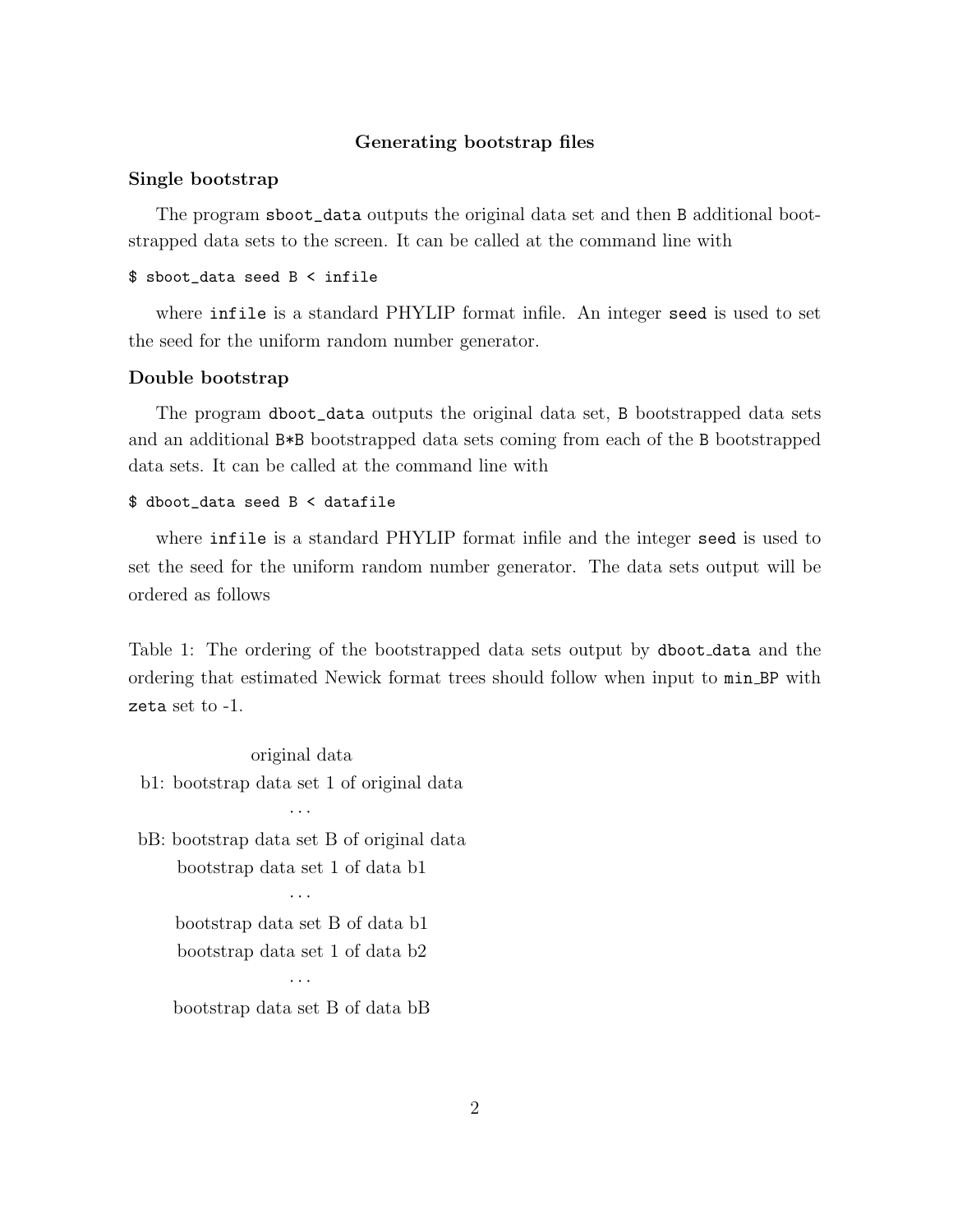#### Obtaining all trees with bootstrap support greater than a threshold

The program for obtaining trees with large minBP is  $min\_BP$ .

#### \$ min\_BP zeta alpha B treefile < infile

The file infile should be a PHYLIP format infile and is only used to obtain the names of the taxa. The estimated trees are assumed stored as Newick format trees in treefile. These estimated trees can and must be obtained from other software. However, it is assumed that the first tree is the estimated tree for the original sequence data, and that the next B trees are the estimated trees from B bootstrapped replicates of the original data. In the case that a threshold is to be determined through double bootstrapping, the ordering of trees in the file should be as in Table 1.

The integer zeta should be -1 or the cutoff that is to be used. If zeta is non-negative, the program will find all trees with minBP at least as large as zeta. Here, bootstrap support for a split is the number of times the split arose in bootstrap samples. For instance, if B is 1000 and you desire all trees with minBP greater than or equal to  $52\%$ you should input 520. In the case that zeta is non-negative the parameter alpha is ignored although it should be present (set it to 0.05).

If zeta is -1, the program will determine the threshold required to construct a (1  $a1pha \times 100\%$  confidence set of trees. The output to the screen in this case will indicate what this threshold is.

The program min BP creates two files minbp.minbp and minbp.newick. The file minbp.newick gives the list of trees with minBP at least as large as the threshold. The ordering of trees is from highest to lowest min BP. Edge lengths for terminal branches is set to 0 and edge lengths for internal edges to the bootstrap support for those edges. The corresponding minbp values are given as a single column in minbp.minbp.

As an example consider the following. A treefile mtprot 10101 treefile was constructed as described in Table 1 with 100 bootstrap trees and, for each of these 100 additional bootstrap trees. We obtain the cutoff for a 95% confidence set of trees with

#### \$ min\_BP -1 0.05 100 mtprot\_10101\_treefile < mtprot.dat

With B=100, the minimum bootstrap support cutoff for a 95.0% confidence region is 6 2 trees have minBP greater than or equal to 6

The cutoff is 6% minBP. We could look at the trees in minbp.newick, however, one of the reasons for using only 100 bootstrap samples is that the double bootstrap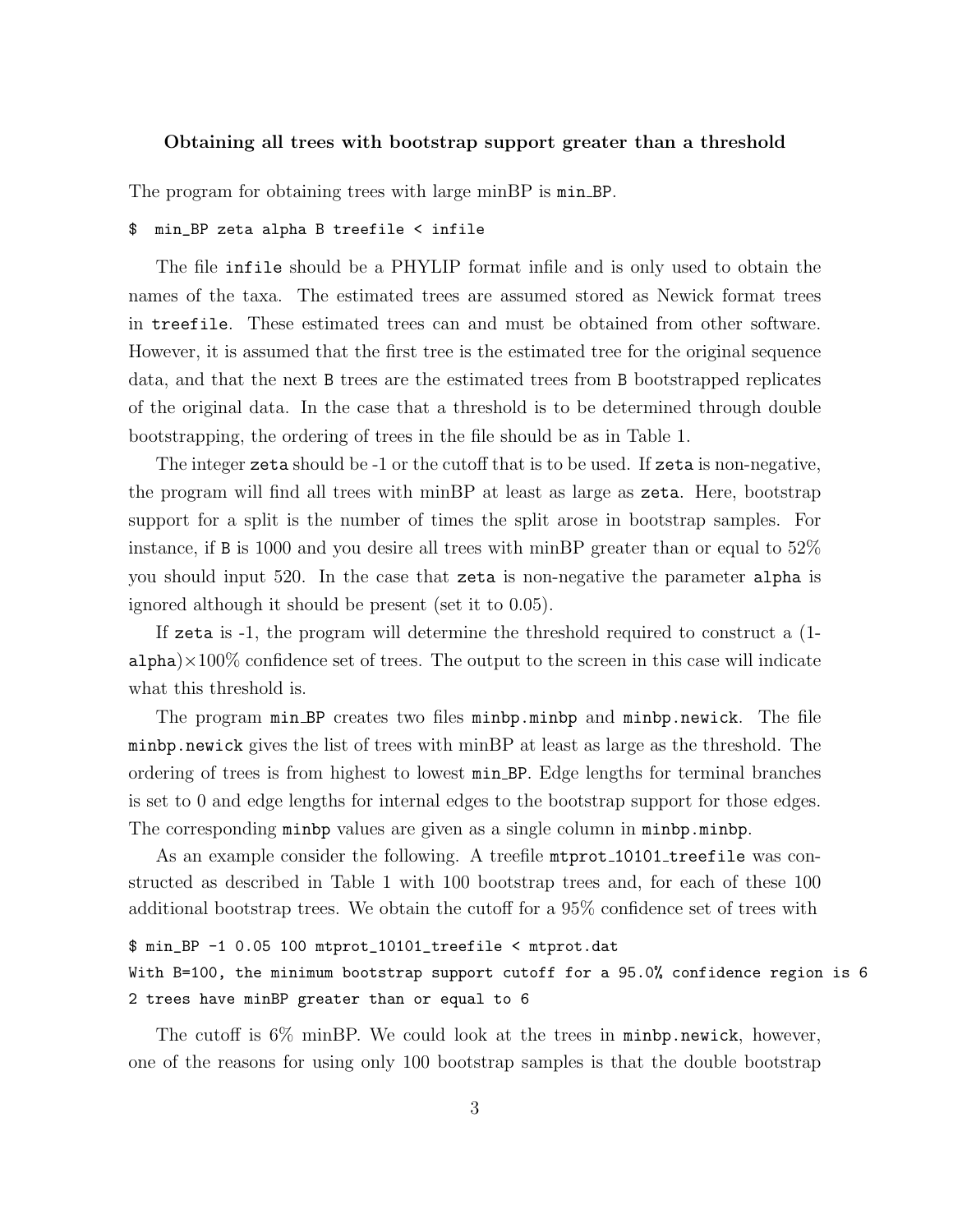then requires an additional  $100\times100$  bootstrap samples. Having obtained a minBP threshold of  $6\%$  we can now apply this to a lager set of bootstrap samples. The treefile mtprot treefile contains 1000 bootstrapped trees.

```
$ min_BP 60 0.05 1000 mtprot_treefile < ../data/mtprot.dat
3 trees have minBP greater than or equal to 60
$ cat minbp.newick
(Orycu:0.00000,(Homsa:0.00000,(Phovi:0.00000,Bosta:0.00000):0.99900):...);
(Orycu:0.00000,(Phovi:0.00000...);
(Orycu:0.00000,Musmu:0.00000,...);
$ cat minbp.minbp
623
299
65
```
The terminal edge lengths are all set to 0. The other edge lengths give the bootstrap support for that split as a percentage. For instance, considering the first tree, 99.9% of the bootstrapped trees had Phovi and Bosta split from the rest of the taxa.

# Obtaining a list of trees ranked according to minimum bootstrap support

The program ranked spl obtains ntree trees that have splits in the trees obtained from B bootstrap samples, ranked according to their minbp

#### \$ ranked\_spl ntree B treefile < infile

The file infile should be a PHYLIP format infile. The estimated trees are assumed stored as Newick format trees in treefile. These estimated trees can and must be obtained from other software. However, it is assumed that the first tree is the estimated tree for the original sequence data, and that the next B trees are the estimated trees from B bootstrapped replicates of the original data.

```
$ ranked_spl 10 1000 mtprot_treefile < mtprot.dat
$ cat minbp.newick
(Orycu:0.000...);
(Orycu:0.000...);
(Orycu:0.000...);
(Musmu:0.000...);
```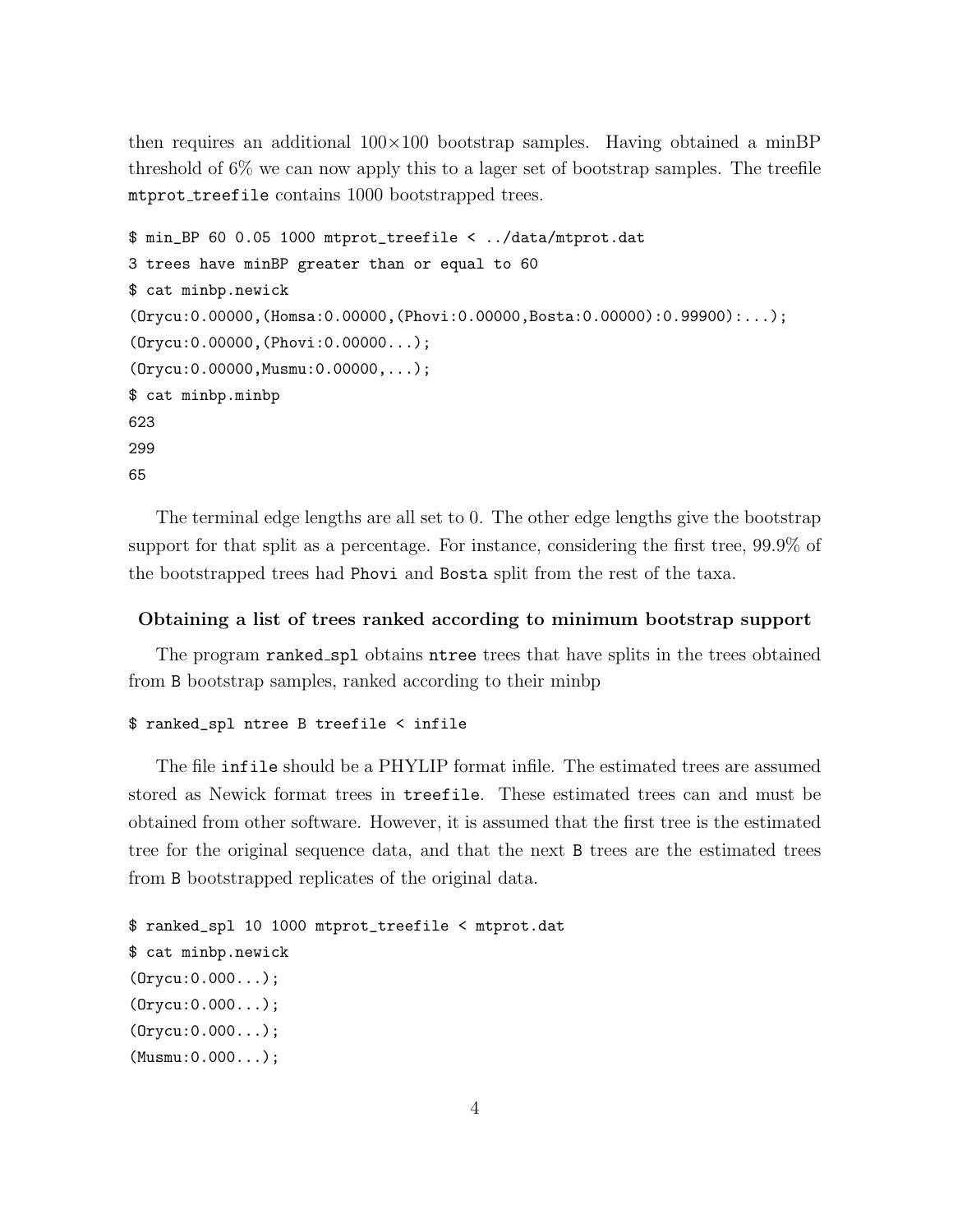```
((Phovi:0.00...);
((Phovi:0.00...);
((Phovi:0.00...);
(Musmu:0.000...);
((Orycu:0.00...);
(Musmu:0.000...);
$ cat minbp.minbp
623
299
65
56
56
14
13
13
1
1
```
#### Minimum bootstrap support for trees of groups

The program gp\_splits can be useful for summary when the number of trees in the treefile is fairly large. It is called at the command line with

# \$ gp\_splits B ntrees gpfile < infile

The program assumes that min BP has been run with parameter B and PHYLIP format infile. It assumes that the files minbp.newick and minbp.minbp contain the output from the call of min BP. The file gpfile should contain the definitions of the groups and have the form

```
number of groups
first group name number of members member 1 name member 2 name . . .
· · ·
```
last group name number of members member 1 name member 2 name ...

The program creates two files minbp.minbp\_new and minbp.newick\_new that contain the Newick format trees of groups and the corresponding MinBP values for each tree.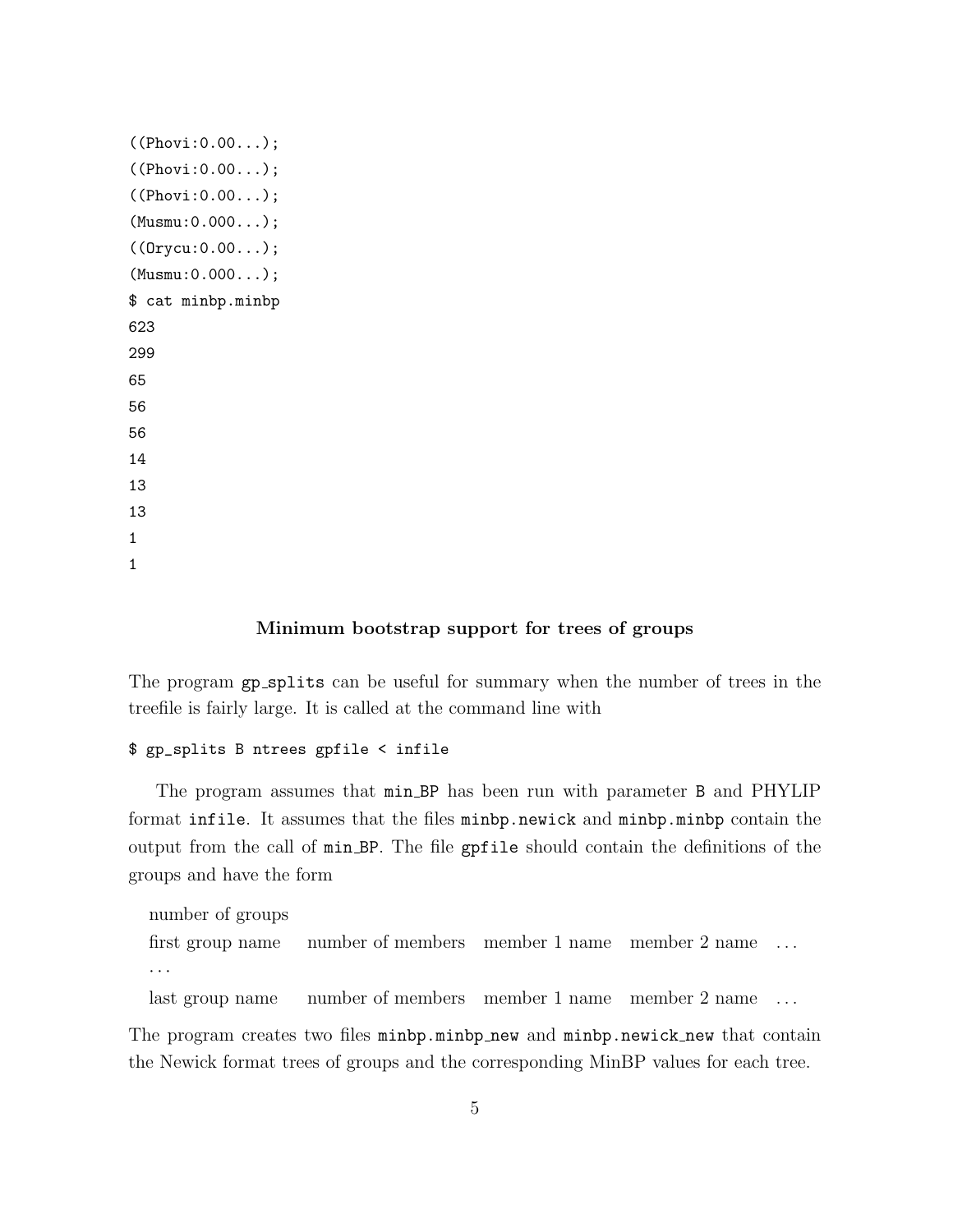\$ ./min\_BP -1 0.05 100 a13\_cov1\_10101\_outtree < a13\_cov1.phy.txt With B=100, the minimum bootstrap support cutoff for a 95.0% confidence region is 1 264 trees have minBP greater than or equal to 1 \$ cat a13\_cov1.phy.txt 13 269 A\_Sulsol STL ... A\_Desmob STM ... A\_Aerper STL ... A\_Pyraer STL ... A\_Thecel STT ... A\_Pyrhor STT ... A\_Pyrwoe STT ... A\_Arcful STL ... A\_Metjan STT ... A\_Metcan STT ... A\_Halhal STM ... A\_Halmar STL ... A\_Theaci STL ... \$ cat a13\_gpfile 6 DSAP 4 A\_Desmob A\_Sulsol A\_Aerper A\_Pyraer P 3 A\_Pyrhor A\_Pyrwoe A\_Thecel M 2 A\_Metjan A\_Metcan H 2 A\_Halhal A\_Halmar Af 1 A\_Arcful Ta 1 A\_Theaci \$ ./gp\_splits 100 264 a13\_gpfile < a13\_cov1.phy.txt There were 72 trees that had splits incompatible with the groups There were 16 trees of groups \$ cat minbp.newick\_new  $(P:0.00000, (Af:0 ... )$ ; (P:0.00000,Af:0. ... ); (M:0.00000,Af:0. ... );  $(P:0.00000, (M:0. ... )$ ;  $(M:0.00000, (P:0. ... )$ ;